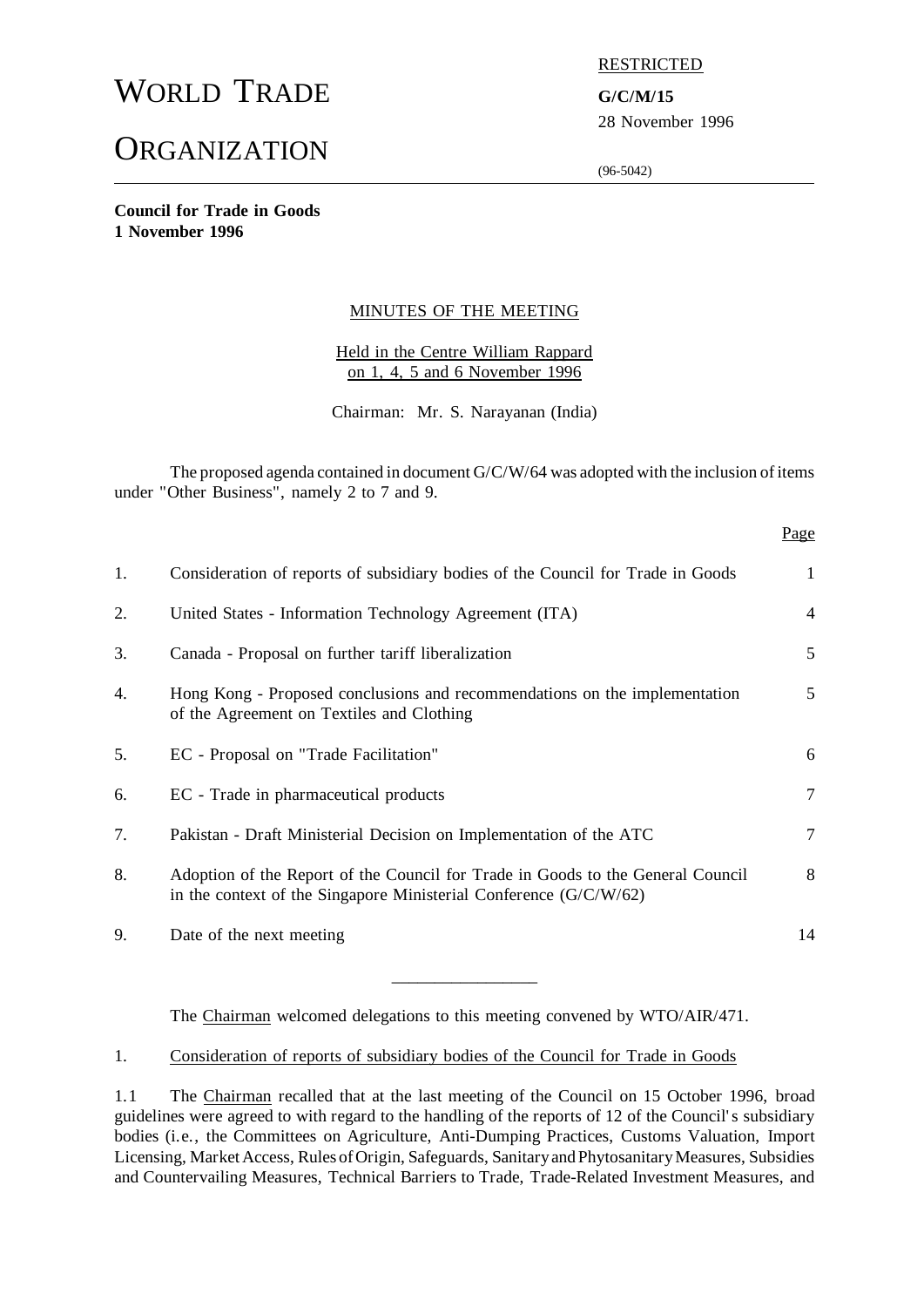the Working Party on State Trading Enterprises). These bodies were expected to submit their reports to the Council in the context of the Singapore Ministerial Conference on a consensus basis. It was agreed that the Council would take note of those reports and decide to annex them to the Council's own report. This would be without prejudice to the ability of Members to raise points with regard to the reports, and also the ability of the Council to record observations, to make recommendations, and to take decisions, if considered necessary. With regard to the factual report from the Independent Entity under the Preshipment Inspection (PSI) Agreement and the report from the Working Group on Notification Obligations and Procedures, the Council had agreed to treat them in the same way as the other 12 reports. As concerned the Textiles Monitoring Body's (TMB's) report, it was agreed that he would consult informally on how to deal with this report. Following the consultations, he found general agreement that the TMB report should be treated in the same way as the reports of the other subsidiary bodies (i.e. to take note of the report and decide to annex the report to the Council's report), subject to the understanding that in the factual part of the Goods Council report there would be a summary of comments made by delegations on the TMB report.

1.2 The Council considered the following reports of its subsidiary bodies:

1.3 The Council took note of the report of the Committee on Agriculture on the Marrakesh Ministerial Decision on Measures Concerning the Possible Negative Effects of the Reform Programme on Least-Developed and Net Food-Importing Countries adopted on 24 October 1996 and contained in document G/L/125, and decided to annex it to its own report. The Council's attention was drawn, in particular, to the recommendations for consideration by the Ministerial Conference in paragraphs 18 (i), (ii), (iii) and (iv) of the report.

1.4 The Council took note that the report of the Committee on Agriculture on the Implementation of the Agreement on Agriculture and the work of the Committee had not been finalized. The Council agreed to revert to this matter.

1.5 The Council took note of the report of the Committee on Anti-Dumping Practices adopted on 22 October 1996 and contained in document G/L/123, and decided to annex it to its own report. The Council's attention was drawn, in particular, to the concluding observations in paragraphs 23 to 27 and the information on the state of implementation of the Agreement in Annexes A and B of the report.

1.6 The Council took note of the report of the Committee on Customs Valuation adopted on 25 October 1996 and contained in document G/L/121, and decided to annex it to its own report. The Council's attention was drawn, in particular, to the recommendation in paragraph 11 of the report.

1.7 The Council took note of the report of the Committee on Import Licensing adopted on 23 October 1996 and contained in document G/L/127, and decided to annex it to its own report. The Council's attention was drawn, in particular, to the conclusions and recommendations in paragraphs 17 and 18, of the report.

1.8 The Council took note of the report of the Committee on Market Access adopted on 1 November 1996 and contained in document G/L/132, and decided to annex it to its own report. The Council's attention was drawn, in particular, to paragraph 21 of the report which contained recommendations by the Committee to the Council. The Council agreed to endorse those recommendations.

1.9 The Council took note of the report of the Committee on Rules of Origin adopted on 18 October 1996 and contained in document G/L/119, and decided to annex it to its own report. The Council's attention was drawn, in particular, to the conclusions and recommendations in paragraphs 20, 21, 26 and 27 of the report.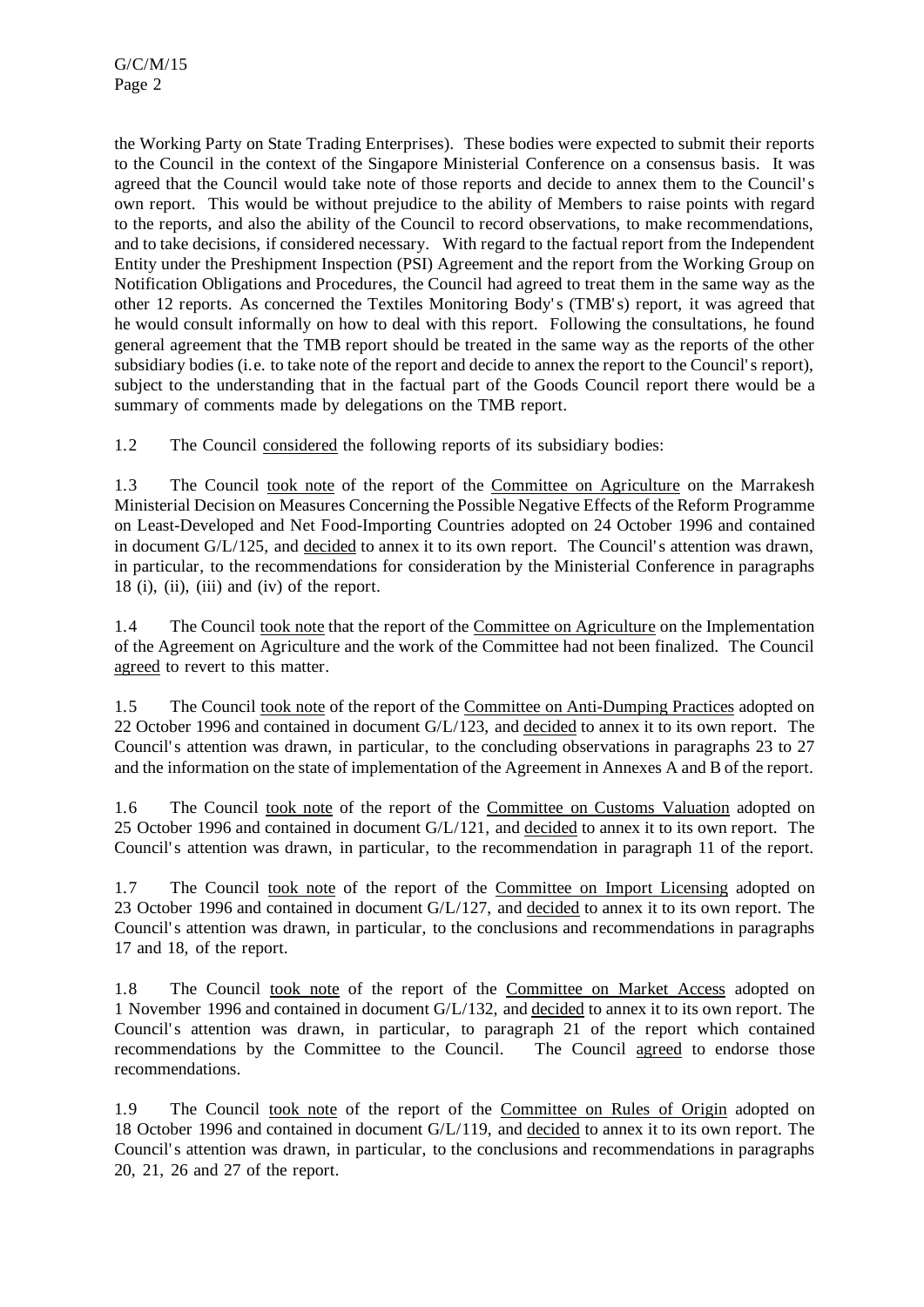1.10 The Council took note of the report of the Committee on Safeguards adopted on 25 October 1996 and contained in document G/L/129, and decided to annex it to its own report. The Council's attention was drawn, in particular, to the concluding observations in paragraphs 31 to 33 and the information on the state of implementation of the Agreement in the Annex of the report.

1.11 The Council took note of the report of the Committee on Sanitary and Phytosanitary Measures adopted on 8 October 1996 and contained in document G/L/118, and decided to annex it to its own report. The Council's attention was drawn, in particular, to paragraph 13, of the report in which the Committee recommended that Ministers endorse the approach set out in paragraphs 5, 6, 11 and 12 of the report and reiterate the strong commitment of all Members to the full implementation of the Agreement, including its notification and other transparency provisions.

1.12 TheCouncil took note ofthe report oftheCommittee on Subsidies andCountervailing Measures adopted on 24 October 1996 and contained in document G/L/126, and decided to annex it to its own report. The Council's attention was drawn, in particular, to the concluding observations in paragraphs 34 to 38 and the information on the state of implementation of the Agreement in Annexes A to C of the report.

1.13 As regards the report of the Committee on Technical Barriers to Trade (TBT), the representative of Egypt stated that her delegation was concerned about the issue of eco-labelling and its coverage in the TBT Agreement, as it was reflected in paragraph 15 of the report of the TBT Committee. In her delegation's view the third sentence of paragraph 15 was ambiguous and contained two contradictory statements. Her delegation agreed that there was no consensus on the coverage in the Agreement of eco-labelling schemes based on non-product-related Processes and Production Methods (PPMs) as indicated in the sentence. At the same time, the sentence indicated that it was generally felt important to review the process of eco-labelling against the principles and disciplines of the Agreement. Generating consensus on the coverage of eco-labelling should precede any review. In fact, once the position on eco-labelling with respect to the TBT Agreement was clarified, the review would not be necessary, and possibly redundant. The point was not eco-labelling *per se*, but the use of non-product-related PPMs. The objective of such a review which might be to introduce this aspect went against the position of her delegation. She drew the Council's attention to the fact that the same subject was being discussed in the Committee on Trade and Environment. It would be unfortunate if two WTO Committees were to have contradictory views on this controversial issue.

1.14 The representatives of Mexico and India supported the statement made by the representative of Egypt. The representative of India said that during discussions in the TBT Committee on ecolabelling, several delegations, including his own, had pointed out that non-product-related PPMs were not covered by the TBT Agreement. His delegation wished to stress this aspect in order to avoid any misunderstanding that might be created by the third sentence of paragraph 15 of the TBT report.

1.15 The representative of Thailand, speaking on behalf of ASEAN Members felt that the third sentence of paragraph 15 of the TBT report was contradictory. While the sentence acknowledged that there was no consensus on the coverage of eco-labelling schemes and on the criteria based on non-product-related PPMs, it also referred to a review of such schemes against the provisions of the TBT Agreement. ASEAN Members were of the view that generating consensus on the coverage of eco-labelling schemes should precede any review.

1.16 The representative of Peru associated his delegation to the statements made by the representatives of Egypt, India and Thailand speaking on behalf of ASEAN Members.

1.17 The Council took note of the statements and the report of the Committee on Technical Barriers to Trade adopted on 22 October 1996 and contained in document G/L/122, and decided to annex it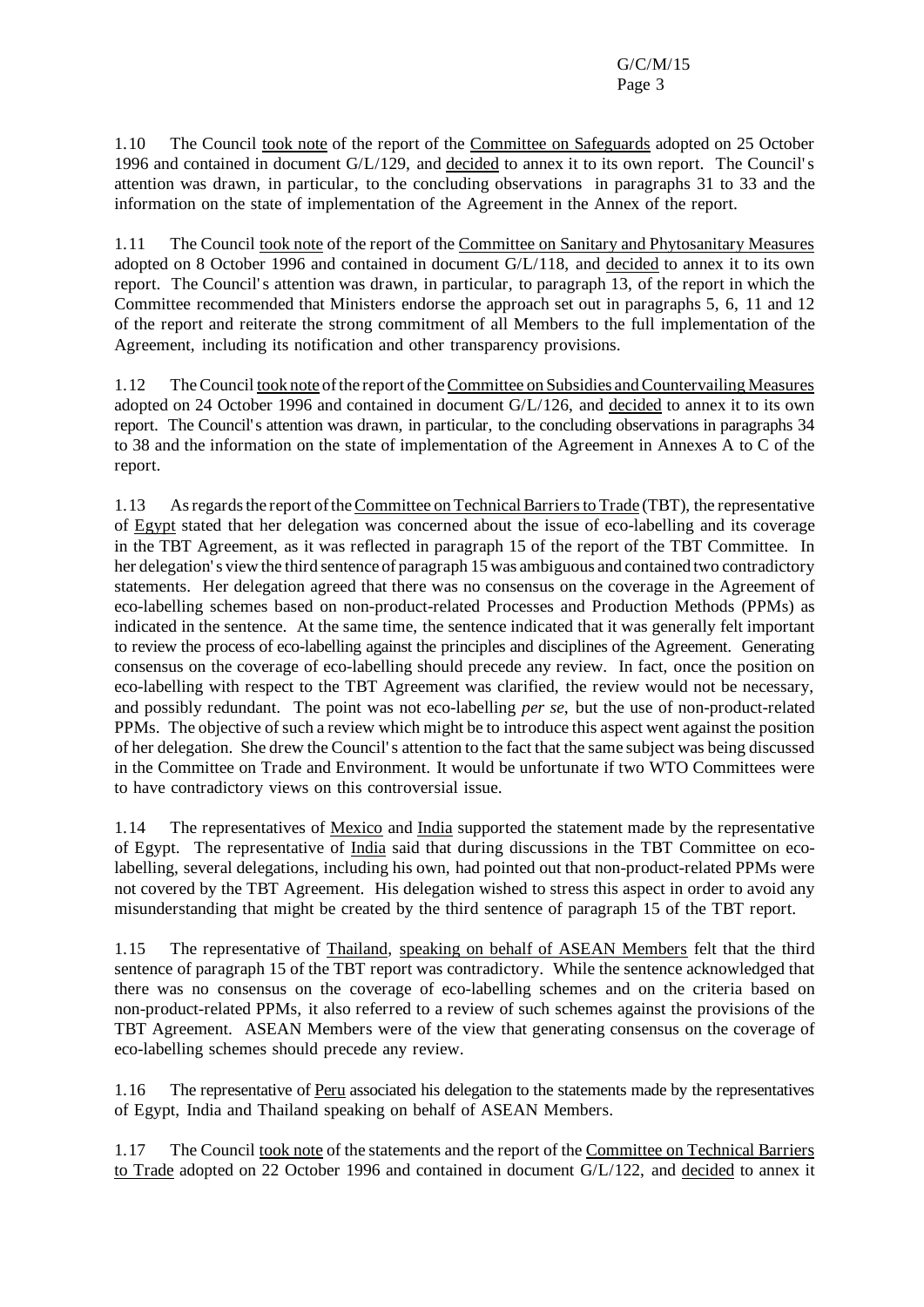to its own report. The Council's attention was drawn, in particular, to paragraphs 11, 20 and 21 of the report.

1.18 The Council took note of the report of the Committee on Trade-Related Investment Measures adopted on 1 November 1996 and contained in document G/L/133, and decided to annex it to its own report.

1.19 The Council took note of the report of the Independent Entity under the Preshipment Inspection (PSI) Agreement contained in document G/L/120 which had been prepared by the Secretariat pursuant to Paragraph I.C of the Structures and Functions of the Independent Entity (Annex II of WT/L/125/Rev.1), and decided to annex it to its own report. This report indicated that since the Independent Entity had become operational, it had received no application requesting an independent review. The Council also took note of the information on notifications submitted by Members under the PSI Agreement contained in documents G/PSI/N/1 and Add.1 to 4.

1.20 The Chairman recalled that the report of the Textiles Monitoring Body (TMB), circulated in document G/L/113, had been considered at the Council's last meeting, and that the Council had taken the necessary action on the recommendations contained therein. The Council took note of the report and decided to annex it to its own report.

1.21 The Chairman recalled that the report of the Working Group on Notification Obligations and Procedures, circulated in document G/L/112, was also considered at the Council's last meeting and that the Council had taken the necessary action on the recommendations contained therein. He pointed out that a recommendation in paragraph 65 of the report of the Working Group had been added as point 2(a) in Section II of the Council's own reportsince it also implied action to be taken by the General Council. The Council took note of the report and decided to annex it to its own report.

1.22 The Council took note of the report of the Working Party on State Trading Enterprises adopted on 24 October 1996, and contained in document G/L/128, and decided to annex it to its own report. The Council's attention was drawn, in particular, to paragraph 16 and the Annex of the report. In accordance with the recommendation from the Working Party contained in paragraph 16, the Council agreed to urge all Members to fulfil their notification obligations under Article XVII and the Understanding.

## 2. United States - Information Technology Agreement (ITA)

2.1 The representative of the United States, speaking under "Other Business", stated that during the course of informal consultations, the US and its trading partners had been developing an initiative concerning tariffs on information technology products which it was hoped would be agreed to at the Singapore Ministerial Conference (SMC). A paper submitted informally to the Council contained a brief summary of the ITA Agreement that had been developed among interested delegations. These delegations viewed the realization of the ITA as a positive contribution to the SMC, just as the agreement to expand the existing Understanding on Pharmaceuticals. Those who had the most to gain were expected to participate in this plurilateral agreement. The summary provided outlined the basic parameters of the Agreement in terms of product coverage, which was still the subject of discussion. While an active consultation process was already underway, his delegation was ready to consult with any delegation who wished to know more about the specifics of this initiative.

2.2 The Council took note of the statement.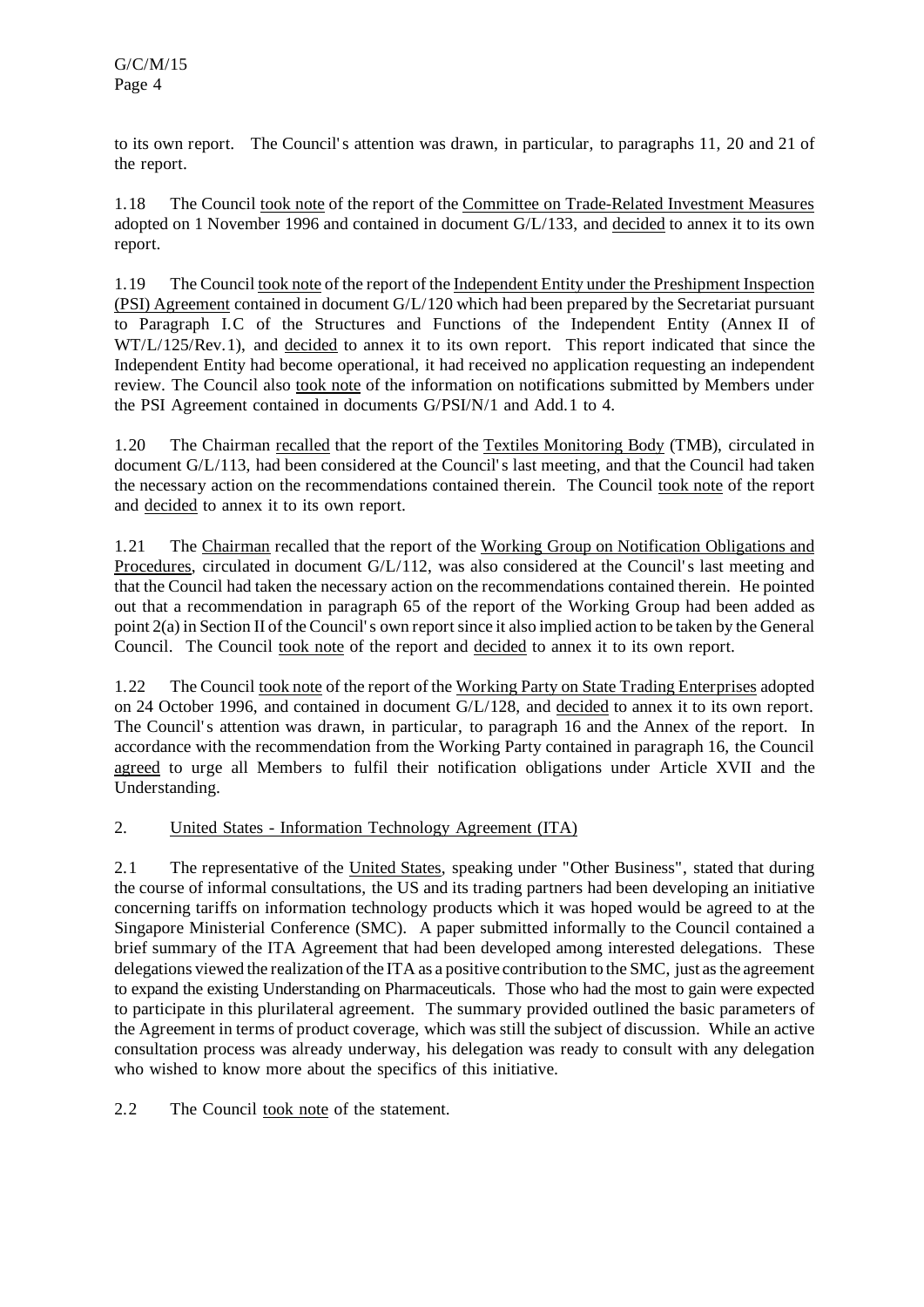#### 3. Canada - Proposal on further tariff liberalization

3.1 The representative of Canada, speaking under "Other Business", drew Members' attention to a Canadian proposal on further tariff liberalization (G/MA/W/9). Tariff liberalization had been central to the activities of the WTO and the GATT. Her delegation found it surprising that the issue of further reductions in industrial tariffs was not addressed within the built-in agenda. The SMC provided a timely opportunity to include this in the WTO work programme. The Canadian paper proposed the establishment of a work programme to ensure that further tariff liberalization would be considered by WTO Members. The paper suggested ways to achieve this objective such as the acceleration of Uruguay Round tariff cuts, including the zero-for-zero agreements, expanding the membership of such initiatives, establishing new zero-for-zero initiatives in additional sectors, expanding membership in the chemical harmonization initiative, and identifying additional sectors for tariff harmonization at lower rates. The objective was not to prescribe an outcome, but to urge Members to keep these suggestions under review, with the objective of seeking additional means to enhance trade liberalization.

3.2 The representatives of Morocco and Egypt, thanking the US and Canadian representatives for the information provided, said that long discussions regarding these proposals had been held, in particular in the Market Access Committee. They wished the records of the Council to reflect the fact that the views expressed at the meetings of the Market Access Committee on those proposals applied also to the consideration of the matter in the Council.

- 3.3 The Council took note of the statements.
- 4. Hong Kong Proposed conclusions and recommendations on the implementation of the Agreement on Textiles and Clothing (ATC)

4.1 The representative of Hong Kong, speaking under "Other Business", and also on behalf of the ASEAN delegations of Brunei Darussalam, Indonesia, Malaysia, the Philippines, Singapore and Thailand, and the delegations of Colombia, Costa Rica, Hong Kong, India, Pakistan and Peru stated that his statement concerned discussions on conclusions and/or recommendations on issues pertaining to the implementation of the ATC. He drew Members' attention to paragraph 8.38 on page 20 of the Council's draft report (G/C/W/62). This paragraph read, "Divergent views were expressed with respect to possible conclusions and/or recommendations with reference to the issues and problems referred to in [preceding] paragraphs". As correctly reflected in this paragraph of the draft report, intensive informal discussions had recently been held, involving a number of delegations, including the 12 he had just mentioned. It was the firm objective of the 12 delegations to achieve agreed conclusions and recommendations on important matters pertaining to the ATC and its implementation. To the regret of these delegations, despite the best efforts of all participants a convergence of views had not yet been achieved. To date, no consensus had been reached to enable the inclusion of conclusions and recommendations in the Council's draft report. In the view of the 12 delegations the work of this Council on the subject of the implementation of the ATC had yet to be completed. Nevertheless, this should not prevent the adoption of the report at this Council's meeting. For reasons of transparency and to facilitate continued efforts to settle the unresolved issues, the 12 delegations had circulated to Council Members proposed conclusions and recommendations<sup>1</sup> on various aspects of the implementation of the ATC. This proposal should be used as a basis for further consultations by the Council. He added that a number of other delegations had also participated at earlier stages in the development of the proposal, and that the sponsorship list of the proposal was not final.

<sup>&</sup>lt;sup>1</sup>Subsequently circulated in document G/C/W/65.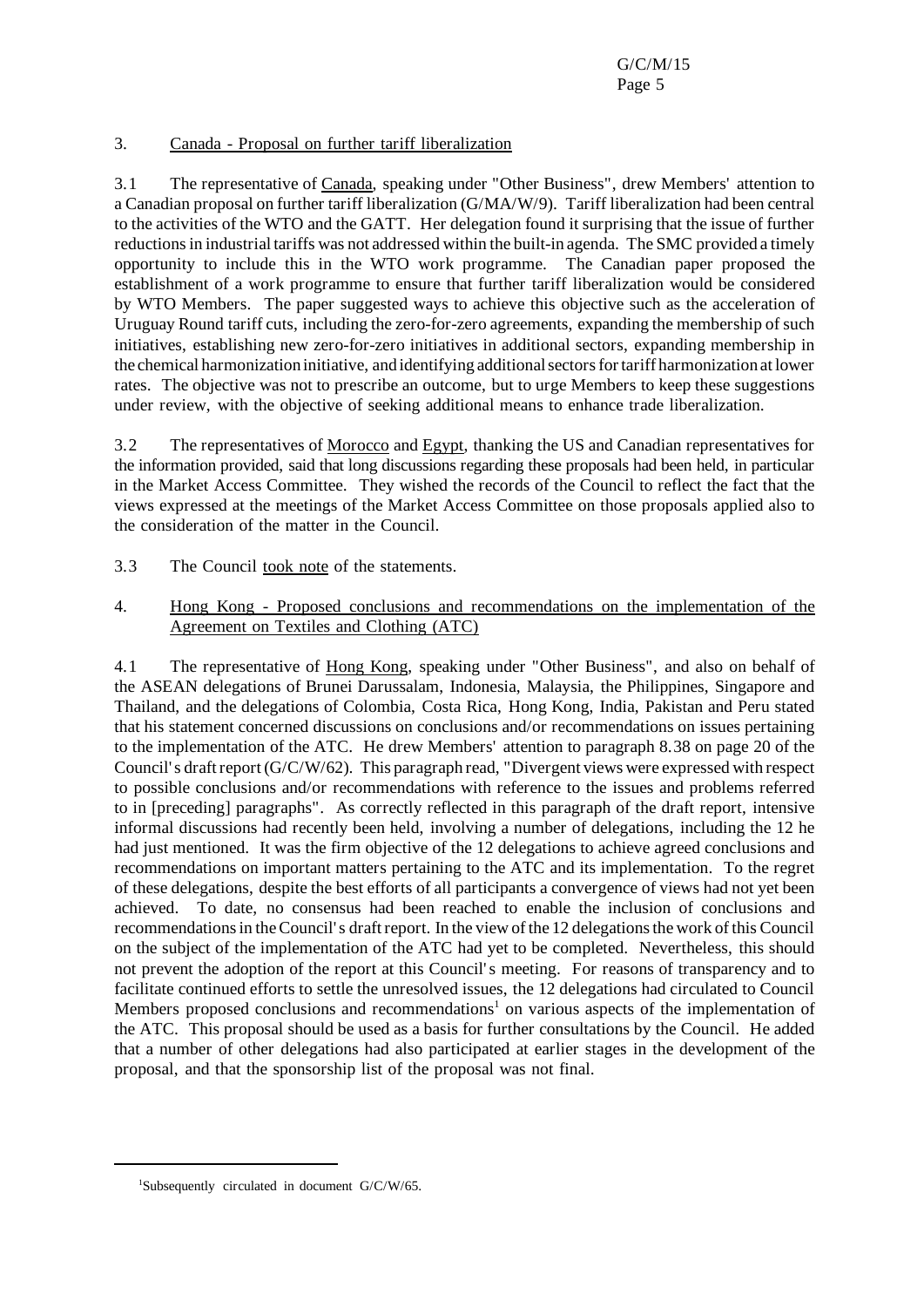4.2 The representative of Mexico stated that the concerns put forward by Hong Kong were valid and should be taken into account in the formulation of the conclusions and recommendations in the report of this Council on the issue of implementation of the ATC.

4.3 The representative of Korea, supporting the initiative, felt that the proposed draft conclusions and recommendations accurately reflected the concerns of both sides. This draft deserved to be brought to the attention of Ministers in Singapore, and his delegation strongly supported the inclusion of these conclusions and recommendation in the Council's report.

4.4 The representative of Egypt, supporting the statement made by the representative of Hong Kong, believed that the concerns raised were legitimate. She urged that the Council attempt to reach conclusions and recommendations on this matter, which was of the highest importance to her delegation as well as to many other countries.

4.5 The representative of Cuba associated his delegation with the statement made by Hong Kong on behalf of 12 delegations.

4.6 The representative of the United States wished to register a procedural objection to the discussion. The delegation of Hong Kong had apparently attempted to insert under "Other Business", a proposal for further discussion of the implementation of the ATC which his delegation had understood was finished, and which was reflected in the Council's own report on the ATC as well as in the TMB report in document G/C/W/62. His delegation was not prepared to accept that the Council, at this stage, make further attempts to reach agreed conclusions and recommendations in this area.

4.7 The representative of El Salvador supported the proposal made by Hong Kong on behalf of 12 delegations. For her delegation this was an issue of the highest importance. Her delegation felt that there was still enough time to continue discussions and end up with possible recommendations and conclusions.

4.8 The representatives of the European Communities, Switzerland and Norway supported the statement made by the United States. Additionally, the representative of Norway stated that Members, under guidance of the Chairman, had had extensive discussions to reach agreed conclusions and recommendations on this matter. The Chairman had stated that his effortsin thisrespect had notresulted in agreement which was a realistic conclusion to be drawn from the exercise. His delegation did not see any possibility at this stage to reopen this discussion.

4.9 The representative of Hong Kong wished to register a different understanding to the procedural question raised by the representative of the United States. Furthermore, he wished to indicate that he had sought the guidance of the Chair, as to the most appropriate moment for this statement which had been made on behalf of a number of delegations to reflect their concern.

4.10 The representative of Argentina stated that notwithstanding the fact that his delegation had not been in a position to co-sponsor the proposal made by this group of countries, it felt that these concerns should be registered in the minutes of this Council meeting.

4.11 In response to requests for clarification from the representatives of Norway and Canada, the Chairman stated that there was no intention to have a discussion of pointsraised under "Other Business" under items of the adopted agenda. He had merely indicated that the points raised under "Other Business" would have some impact on the discussions on the Council's draft report.

4.12 The Council took note of the statements.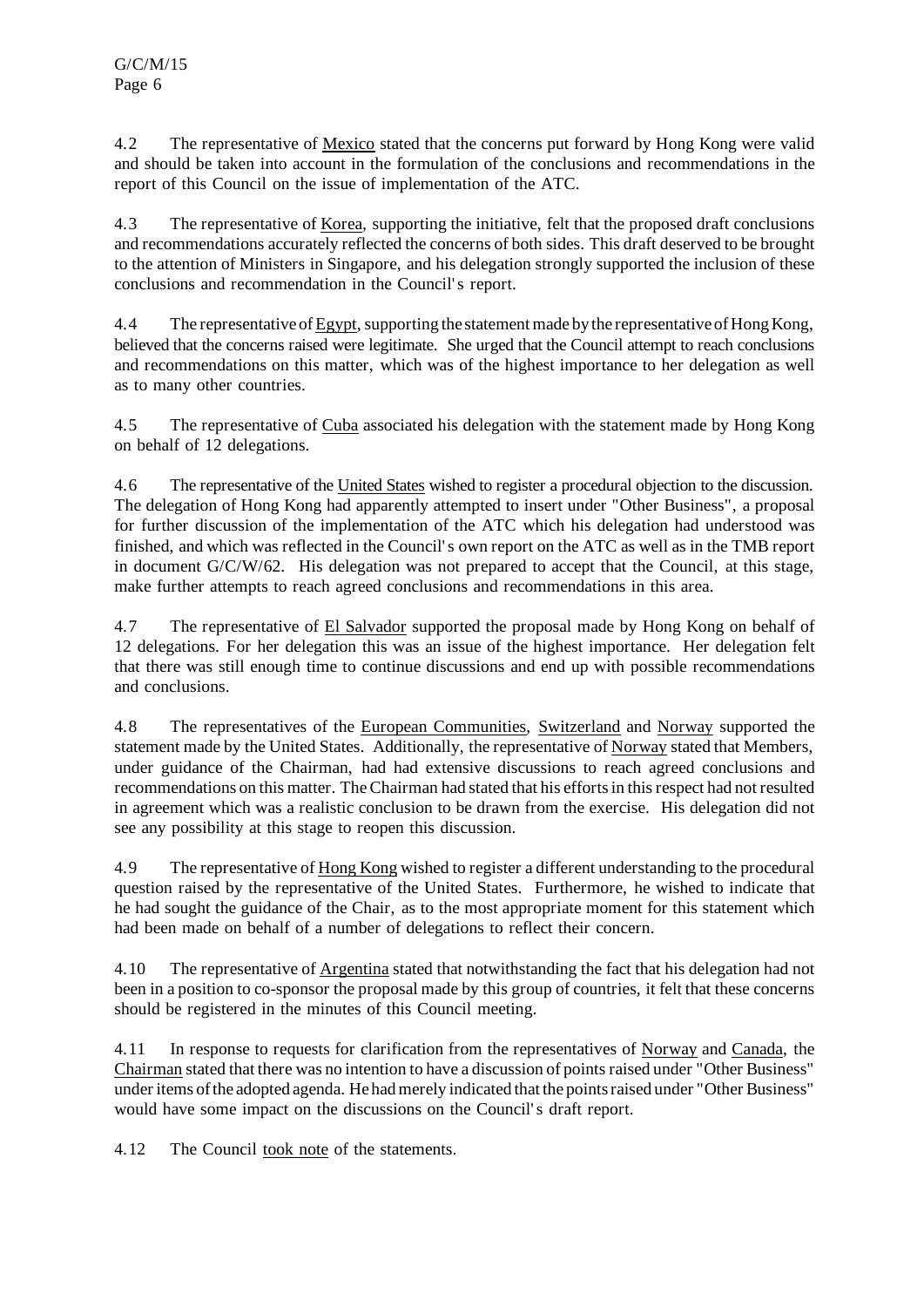#### 5. EC- Proposal on "Trade Facilitation"

5.1 The representative of the European Communities, speaking under "Other Business", drew the Council's attention to a proposal which was introduced as a non-paper<sup>2</sup> in the heads of delegations process relating to the SMC. In the past, much of the work had been concerned with the reduction of tariff and non-tariff barriers. Now it wastime to look at another area which had led to very significant costs to the business community and to the consumer. The costs of complying with official requirements forthe importation, exportation and transit of goods could often exceed the tariff duties by a considerable extent. His delegation therefore proposed that the question of "trade facilitation" be addressed in the Council and had made a number of specific suggestions in this context. His delegation was aware that work in this area was being carried out in several international organizations, including in particular the World Customs Organization (WCO). The purpose of the Community's proposal was to draw the attention of Members to the implications for the WTO of this work. It was suggested that Ministers in Singapore should provide a new political impulse to the question ofsimplification and harmonization of trade procedures. His delegation wished to encourage active participation by Members in the work currently underway within the WCO. It was suggested that Ministers invite the WTO, in cooperation with relevant bodies, to undertake exploratory and analytical work. This could include an examination of the trade facilitation work currently going on in different for a with a view to ensuring that standardized trade procedures were developed in a coordinated way. The results of this exploratory and analytical work could be reflected in a report to be presented to this Council which would assess the impact on trade and the scope for more effective and transparent disciplines within the WTO. One item which should be given attention was the question of modernization of the Kyoto Convention on the simplification and harmonization of customs procedures. On the basis of the report, the Council could decide whether there was scope for a possible code to be developed within the WTO in the area of trade facilitation.

5.2 The representatives of Australia, Colombia, Czech Republic, Hong Kong, Morocco, Norway, Slovak Republic and Switzerland supported the Community's proposal.

5.3 The Council took note of the statements.

## 6. EC - Trade in Pharmaceutical Products

6.1 The representative of the European Communities, speaking under "Other Business", wished to record on behalf of the Members concerned the positive contribution to trade liberalization which was achieved by the 1996 review of the product coverage on trade in pharmaceutical products. Members concerned had agreed to add 465 products for duty-free treatment to the 6,000 products already covered, to be implemented early in 1997. Details on the coverage following this review had been deposited with the WTO Secretariat in the consolidated versions of Annexes 1 to 4 of document L/7430.

6.2 The Council took note of the statement.

## 7. Pakistan - Draft Ministerial Decision on Implementation of the ATC

7.1 The representative of Pakistan, speaking under "Other Business", stated that his delegation regretted the fact that despite numerous rounds of informal consultations under the aegis of this Council no agreement had been reached on conclusions and recommendations on the issue of the implementation of the ATC. For many developing countrieslike his own, textiles constituted the single most important sector in terms of its contribution to GDP export earnings and employment. His delegation believed that it would be unfortunate if no recommendations reached Singapore for consideration of the Ministers. It was against this background and as a follow-up to the statement made by the representative of Hong

<sup>&</sup>lt;sup>2</sup>Subsequently circulated in document G/C/W/67.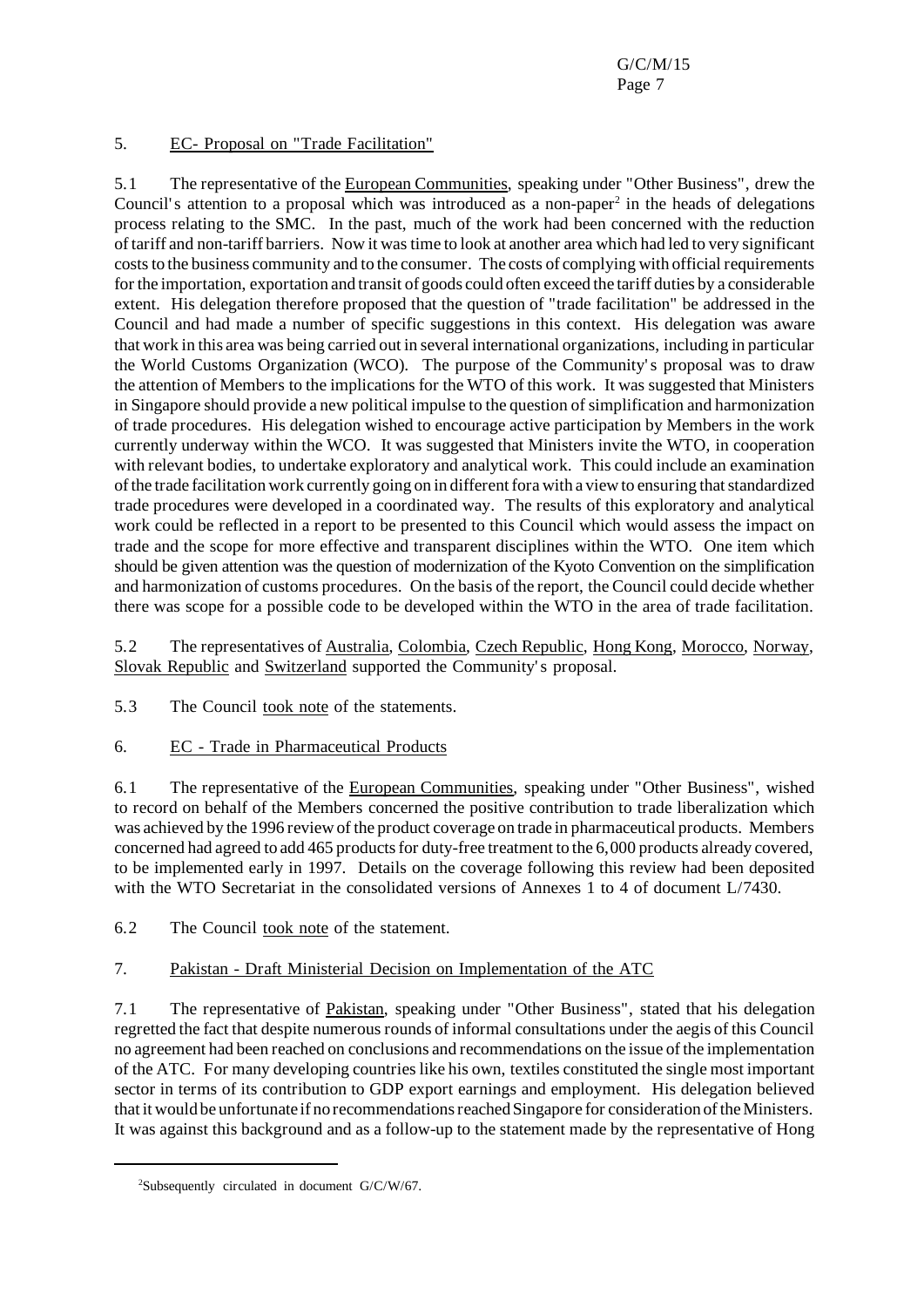Kong on conclusions and recommendations that his delegation also on behalf of some other exporting countries was submitting a draft Ministerial Decision<sup>3</sup> for the Singapore meeting. As would be seen from this draft, it reflected not only the views expressed by the textile exporting countries, but also took into account the concerns raised by some major textile-importing countries regarding circumvention and market access.

- 7.2 The Council took note of the statement.
- 8. Adoption of the Report of the Council for Trade in Goods to the General Council in the context of the Singapore Ministerial Conference (G/C/W/62)

8.1 The Chairman drew attention to the draft report of the Council circulated in document G/C/W/62. The report comprised two sections: Section I contained the factual part and Section II the conclusions and/or recommendations arising from the Council's deliberations. He added that the report would be updated or modified in light of the work done by the Council at this meeting and comments by delegations on any of the points.

8.2 The representative of Australia referred to a proposal made by his delegation for inclusion of a paragraph in Section II of the Council's report. The text would read as follows: "Members agree to keep under review the prospect of effecting further trade liberalization, including on an autonomous plurilateral or multilateral basis." His Government was still trying to understand why there was no reference in the Council's conclusions and/or recommendations to trade liberalization, particularly in light of the commitment of all Members to progressive trade liberalization, one of the key functions of the WTO. His Government had hoped that the SMC would demonstrate the continuing relevance of the WTO to the business community, which was interested in tariff liberalization. On the basis of the contents of the Council's report so far, and more particularly the conclusions section of the report, the message to the business community was that the Council could not even agree to keep under review the prospects for further trade liberalization. This was disturbing because it would diminish the relevance of the WTO to the global business community or to world trade. Against that background, Australia hoped that delegations would be prepared to look at the text proposed by Australia for inclusion in Section II of the Council's report which would amount to a non-prejudicial and non-committal restatement of the commitments of the Members of this Organization to trade liberalization.

8.3 The representative of Norway stated that his delegation had both formally and informally expressed interest and support for the Australian and Canadian proposals. It had also accepted that there was no consensusfor including such a recommendation in the report. With regard to the relatively modest goal expressed by Australia, his delegation noted with concern that the WTO as a multilateral trade organization was not in a position to agree to keeping under review the prospect of effecting further trade liberalization, which in his delegation's view had very much to do with the "raison-d'être" of the GATT/WTO.

8.4 The representative of Morocco stated that the Australian proposal should be reflected in the factual part of the Council's report, as had been the case with other proposals and initiatives on trade liberalization submitted by the United States, the European Community and Canada. There were too many divergences of views on this matter, and any additional discussion would be pointless at this stage.

8.5 The representative of <u>Hong Kong</u> stated that his delegation would continue to support the Australian proposal. However, Members had to be guided by the practice of consensus.

<sup>3</sup>Subsequently circulated in document G/C/W/66.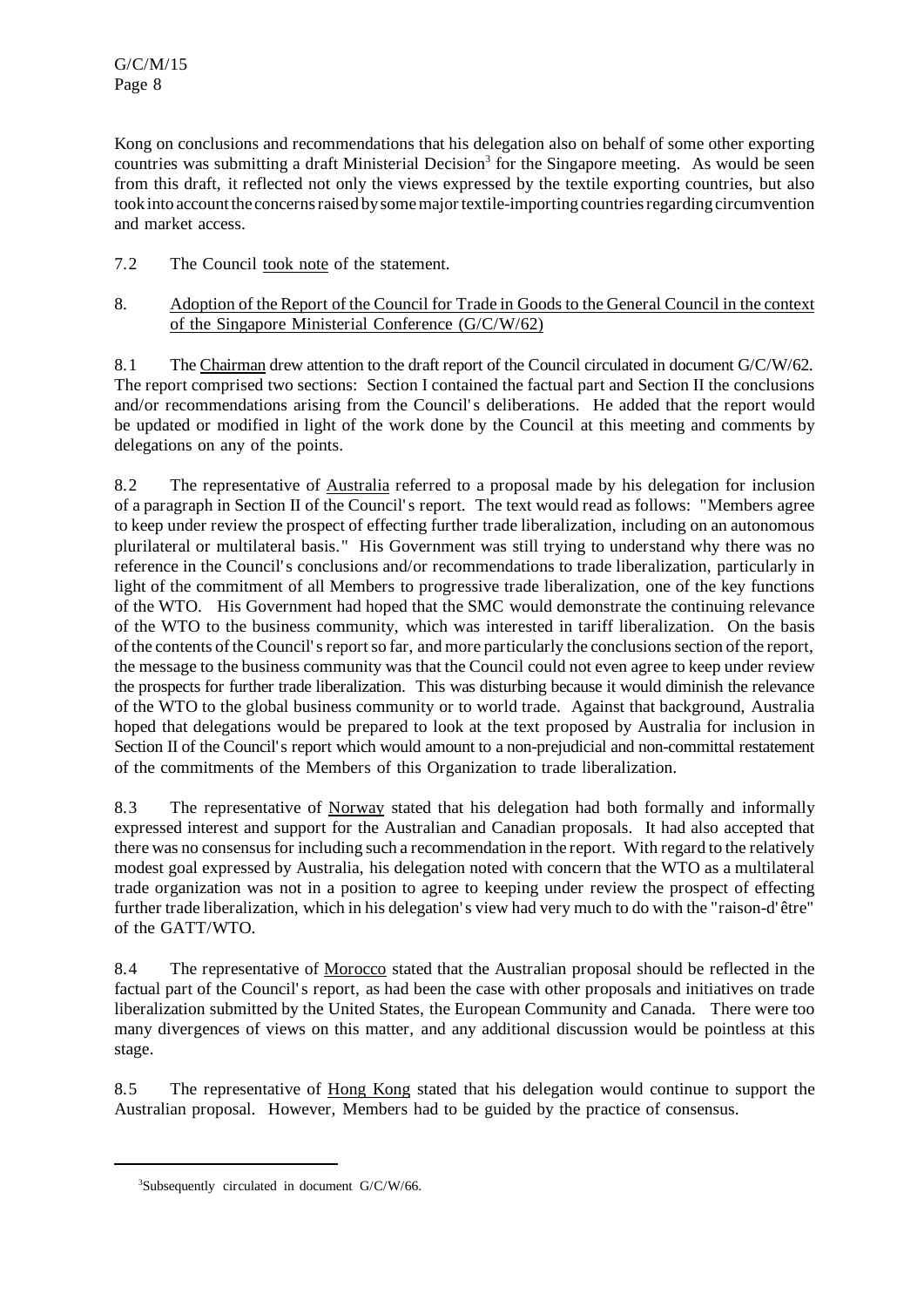8.6 The representative of New Zealand concurred with the comments made by the representatives from Hong Kong and Norway with respect to the Australian proposal and expressed disappointment with the outcome of the discussion on this matter. Considerable effort had been expended trying to reach both in the Council and in the Market Access Committee a forward looking statement on the possibility of further tariff liberalization. His delegation would have hoped that WTO Members could have done better in the lead up to the first Ministerial Conference of this Organisation. While some Members of the Organization were not ready to embark upon preparations for further liberalisation, his delegation felt that Ministers should collectively keep such initiatives under review at all times; since this was the final purpose of this Organization. A recommendation concerning the possibility of further liberalization would have allowed to present a more positive picture to the world at Singapore.

8.7 The representative of Brazil stated that in Brazil, both the government and the private sector appeared to be still overwhelmed with the implementation of the WTO Agreement. Brazil was still adapting to new rules, still drafting internal regulations, still evaluating the concrete consequences of its commitments. The Australian representative had referred to giving a signal to the business community. But there were different businessesin the world and asfar as businessin Brazil was concerned, Brazilian businessmen were worried with the pace of liberalisation commitments undertaken by the government. In the recent trade policy review of Brazil, certain delegations had mentioned that the government should resist protectionist pressures, something that his government had been trying to do. If Brazil were to accept inclusion of the reference to further liberalisation in the Council's report, even in the simple form of a review, this might cause negative reactions in his country. Therefore, at this stage, his delegation was not in favour of including such language in the Council's report.

8.8 The representative of Canada shared the views expressed by delegations of Australia, Hong Kong and New Zealand. His delegation would find it anomalous that this Organisation could not even reflect a fairly modest proposal to keep under review the possibility of effecting further trade liberalisation. Canada had also presented a paper along similar lines. His delegation recognized that there was no consensus on the Australian proposal and under these circumstances, it would not be possible to have conclusions or recommendations to that effect in the Council's report.

8.9 The representative of Chile supported the Australian proposal. It would be unfortunate for the WTO if Members could not agree on a text as innocuous as "keeping under review the prospect of effecting further trade liberalisation". Her delegation regretted that there was no consensus on this matter.

8.10 The representative of India stated that the Australian proposal for further industrial tariff negotiations was discussed in the Market Access Committee as well as in the Council. In both fora, the Australian proposal was opposed by a large number of delegations for various reasons. In the Market Access Committee, Australia had requested that this proposal be incorporated in the recommendations part of the Committee's report. The Committee had been unable to agree to this, as there was no consensus. This Council had also discussed the Australian proposal and there was no consensus on it. Hence, his delegation could not agree to the inclusion of the Australian proposal in Section II of the Council's report.

8.11 The representative of Egypt stated that the views presented by her delegation in the Market Access Committee on this matter were valid also in this forum, and as a result she could not agree to have the Australian proposal included in the recommendations and conclusions section of the Council's report.

8.12 The representative of Venezuela stated that recommendations by Ministers were not needed to "keep under review the prospect of further trade liberalisation in the industrial sector", because any country that wished to reduce tariffs on industrial products did not have to wait for recommendations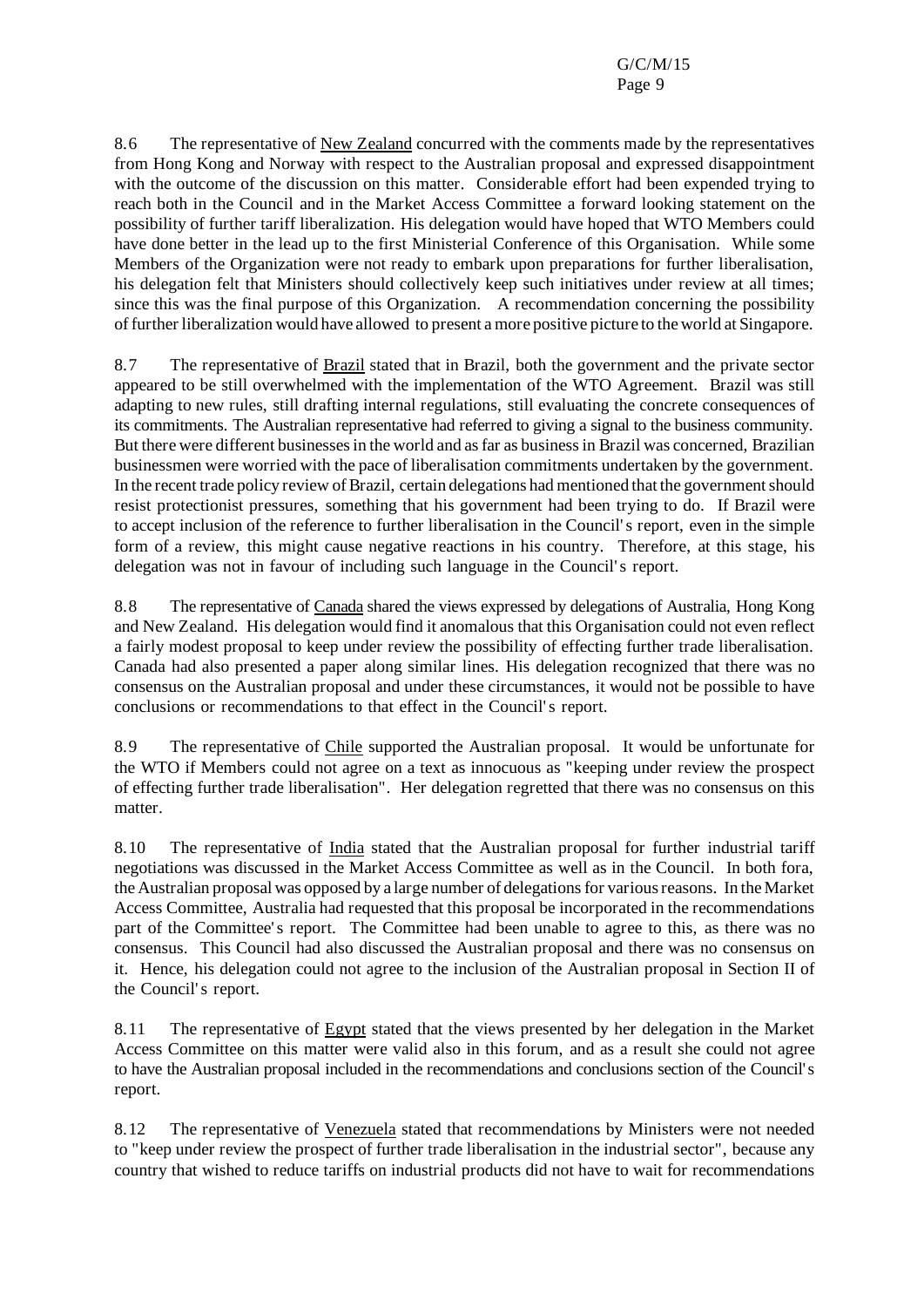from Ministers to do it but could do so autonomously. His delegation did not have difficulties as regarded the actual draft of the Australian proposal, but it was obviousthat the proposal had not managed to obtain a consensus either in the Market Access Committee or in the Council. As the principle of consensus was fundamental to his delegation, it could not support the inclusion of the Australian proposal in Section II of the Council's report. However, he did not see a problem with its inclusion in the factual part of the Council's report.

8.13 The representative of the European Communities stated that the Community was committed to further liberalisation and was associated with a number ofspecific initiativesin the area, for example information technology products and pharmaceuticals. The language proposed by the Australian delegation reflected not more than what should be part of the normal work of this Council and therefore, his delegation saw merit in the proposal. However, as had been noted, the Council had to be guided by the practice of consensus.

8.14 The representative of Korea stated that from a procedural perspective his delegation believed that this proposal should have been reflected in the report of the Market Access Committee. A more substantive discussion had already taken place in the Market Access Committee on this proposal, and the Committee had completed its work and tabled its own report. It was difficult to understand why Australia wanted to include the same text in Section II of the Council's report, especially when it had not achieved consensus on it in the subsidiary body of the Council. While his delegation was of the view that the Australian text was innocuous, other Members did not think so. As there had been no consensus on the same matter in the Market Access Committee, his delegation could not support the inclusion of the Australian proposal in Section II of the Council's report. In fact, if Australia had proposed the presenttext at the initialstages, his delegation could have supported it without any problem. The possibility of further comprehensive negotiations on industrial tariffs was a politically sensitive issue in Korea. Korea was firmly committed to trade liberalisation but could not support the Australian proposal at this juncture.

8.15 The representative of Australia stated that it was important not to amplify the divergences between delegations, and it was with this in mind that Australia had tabled its revised proposal as a conclusion of the extensive discussion that had taken place in the Council on trade liberalisation. It was not unnatural to see compromise proposals in the context of the debate that had preceded them. That might be regrettable but it was understandable. What he wished delegations to do, even at this late stage, was to consider the words of the Australian proposal. His own understanding of the words was that Australia was not asking for a commitment to specific tariff negotiations, nor for preparations for negotiations, nor for positive consideration of the proposal that it had made for further industrial tariff negotiations in the year 2000. The only thing Australia was asking for was a reaffirmation by this Council of the core business of the WTO. He hoped that other delegations would try to look at the words proposed by Australia in the spirit in which they had been proposed. He recognized that there was no consensus to Australia's original proposal for industrial tariff negotiations in the year 2000, and he could accept that that proposal be included only in the factual part of the Council's report. It would, however, be a helpful conclusion of the discussions if the Council could reaffirm to the first WTO Ministerial Conference that it would keep under review the prospect for effecting further trade liberalisation. With respect to the adoption of the report of this Council, the Australian Government was still assessing the situation.

8.16 The representative of Hong Kong, referring to the issue of implementation of the ATC, wished to make clear that it had not been the intention of the 12 delegations to depart from the established practice of the WTO nor to cause any delay in the process of adoption of the Council's report. In response to Canada's suggestion to reflect the concerns of the 12 delegations in the factual part of the report as well as in the minutes of this meeting, the delegations concerned would give it positive consideration. Regarding the query by the United States on the procedural propriety of the suggestions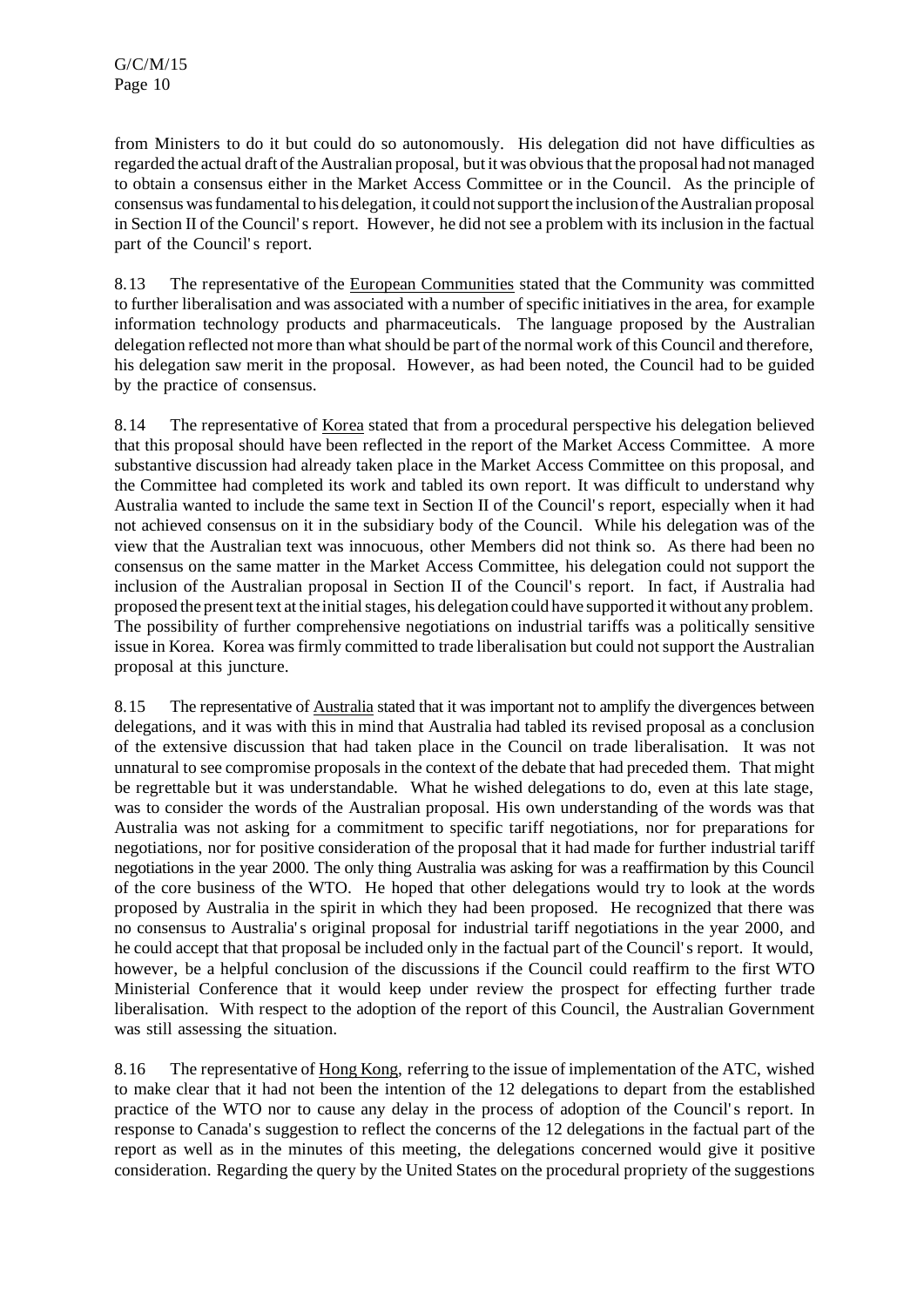made by the delegations concerned, he wished to propose three possible ways of action: (1) continue discussions on the "Implementation of the ATC" that had not yet been concluded; (2) if there were results, they should be adopted by this Council; and (3) incorporation of possible results in the final report. No assumptions were being made, and there was no prejudice to the outcome. In the view of his delegation, effortsshould continue to bemade on an issue ofsuch importance tomany delegations. It was not the intention of his delegation to block the adoption of the report. He had understood that today's meeting might not be the last occasion to meet in this session of the Council, and therefore there was opportunity for further work. He hoped that this would be taken advantage of and he would welcome suggestions which would enable progress.

8.17 The representative of Japan stated that his delegation had some sympathy for Hong Kong's suggestion that the Council should continue discussions to reach consensus on the conclusions and recommendations regarding this subject. From the procedural point of view, in spite of the response and additional clarification given by Hong Kong, the concerns and views put forward by Canada, US, the Community, Norway and Switzerland were legitimate. However, if there was consensus to reopen and continue work in order to reach agreement on this matter, his delegation would be willing to participate in the process.

8.18 The representative of Norway said that his delegation would participate in a constructivemanner in any discussions on this issue.

8.19 The Council took note of the statements and suspended the meeting in order to discuss informally the action to be taken on matters raised in the discussion.

8.20 Following the resumption of the meeting, the Council agreed to continue its meeting on 4 November 1996 in order to consider the report of the Committee on Agriculture on Implementation of the Agreement on Agriculture and the work of the Committee. The Council noted that there was no consensus with respect to the Australian proposal, nor agreement with regard to further consultations before 4 November 1996 on the implementation of the ATC.

8.21 The Council resumed its meeting on 4 November 1996. The Chairman recalled that there were three issues pending from the meeting of 1 November 1996, which had prevented adoption of the Council'sreport to the General Council: (1) Australia'srequest that the recommendation "Members agree to keep under review the prospect of effecting further trade liberalization including on an autonomous, plurilateral or multilateral basis" be included in Section II of the Council's report; (2) possible inclusion of recommendations and conclusions regarding the implementation of the ATC; and (3) finalization of work concerning the report of the Committee on Agriculture. He added that a revision to the Council's report had been issued in document G/C/W/62/Rev.1, which reflected the Council's work at its 1 November 1996 meeting.

8.22 The representative of Australia informed the Council, that following further reflection and consultations with his authorities, Australia was no longer insisting on the inclusion of its proposal in Section II of the Council's report. This had been a difficult decision for his government to take given that there was no conclusion or recommendation in the report on tariff liberalization, not even the confirmation recently proposed by Australia that this Council would keep under review proposals for further liberalization. His delegation was pleased that the factual part of the Council's report recognized the extensive discussion on Australia's original proposal for further tariff liberalization as well as proposals made by other Members more generally for further trade liberalization. His delegation had been encouraged to know that a significant number of delegations agreed that the first Ministerial Conference of the WTO should send a positive message on one of the Organization's core functions, i.e. tariff liberalization. Australia would not stand in the way of adoption of the Council's report. His delegation would continue to work with other delegations towards the objective that the SMC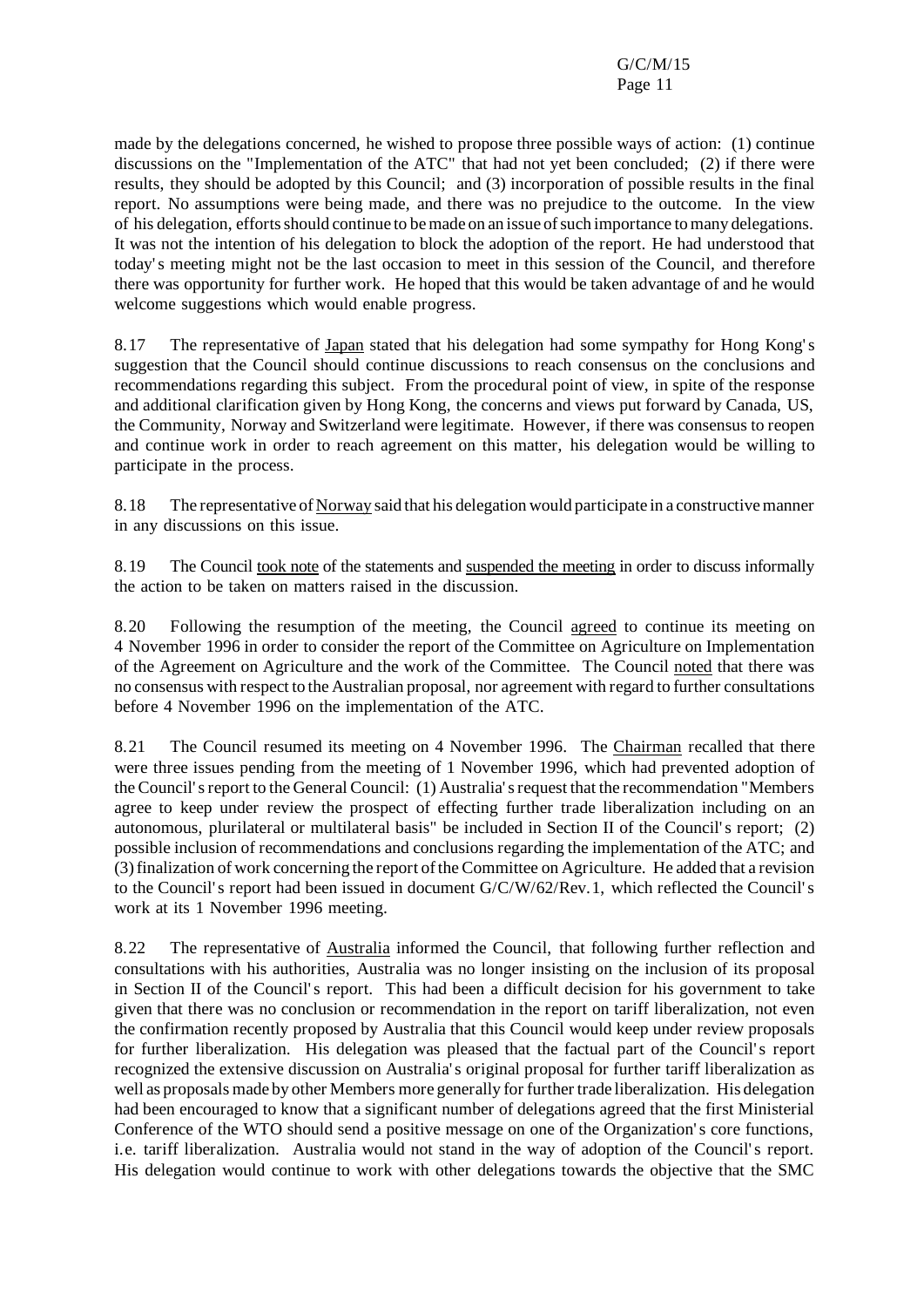underline the commitments of the WTO to further progressive liberalization of tariffs through successive rounds of multilateral trade negotiations. His delegation believed that this could be done in a way that accommodated the very real concerns of those countries that had made significant concessions during the Uruguay Round, and were presently fully absorbed in the difficult task of implementing those commitments. Australia believed that the present draft of the Singapore Ministerial Declaration provided a good basis for a commitment to further trade liberalization and it intended to build on that basis.

8.23 The Chairman informed the Council that asregards possible conclusions and/or recommendations on the implementation of the ATC, additional text had been included at the end of the section of the Council's report dealing with the implementation of the ATC, i.e. the factual part starting on page 16, paragraphs 16.1 to 16.41. Since this text had been arrived at after plurilateral informal consultations among all delegations, he would deem that this issue was resolved as far as the Council was considered. Furthermore, the work of the Committee on Agriculture relating to its report had not yet been finalized. Many delegations had expressed a desire to continue work in the Committee on Agriculture, to arrive at a consensus-based report. Therefore, he proposed that the Council encourage the Committee on Agriculture to continue work with a view to finalizing the report on a consensus basis at its meeting scheduled on 5 November 1996. He proposed that all issues, with the exception of the report of the Committee on Agriculture, had been satisfactorily resolved, and that the Council should adopt its report leaving out the part relating to the report of the Committee on Agriculture. The report from that Committee would be forwarded as an addendum to the Council's report to the General Council.

8.24 As concerned the Council's draft report, circulated in document G/C/W/62/Rev.1, the Chairman indicated that the structure of the report had been changed by bringing administrative issues to the front of the report and addressing the more substantive issues later. The following specific changes were made to the text: (1) on page 1, at the end of the first introductory paragraph, the words "as outlined under item  $19(a)$ " had been added; (2) on page 14, a new sub-item (i) had been added to point 13 of the report, i.e. paragraph 13.12 relating to the EC proposal on "Trade Facilitation"; (3) on pages 16-23, paragraphs 16.1 to 16.41 had been introduced on the "Implementation of the ATC and related matters"; (4) on pages 23-26, paragraphs 17.1 to 17.8 had been introduced on the "Textiles Monitoring Body"; (5) on pages 26 and 27, paragraphs 18.4, 18.6 and 18.7 had been added on "Proposals and Initiatives for Further Trade Liberalization"; (6) on page 27, paragraph 19.4 had been added reflecting the concerns of some delegations with a paragraph of the TBT report; (7) the title of Section II had been changed from "Conclusions and/or Recommendations arising from the Council's deliberations" to "Conclusions and/or Recommendations"; and (8) two introductory sentences had been added just after the title of Section II on "Conclusions and/or Recommendations" and before the text of the recommendations themselves.

8.25 The representative of Norway stated that the last sentence of paragraph 17.1 of document  $G/C/W/62/Rev.1$  on the TMB read that "The TMB's report is therefore not a report by a body consisting of WTO Members". His delegation had raised a concern informally about this sentence because it might give the impression that representatives of countries who were not WTO Members might be appointed to serve on the TMB; this was clearly not the case. The point was that persons serving on the TMB were appointed among Members, but they served on the TMB in a personal capacity, which was made clear by the previous sentence. Therefore, his delegation felt that the sentence was misleading. His delegation would not insist on re-opening discussion on this text, but reserved its position with regard to any precedents the sentence might create in terms of a possible interpretation of the role of the members of the TMB.

8.26 The representative of Morocco stated that a number of delegations had supported the EC proposal on "Trade Facilitation", and it might be useful to reflect this fact in the relevant section of the Council's report. With respect to the Australian and Canadian proposal and the information provided by the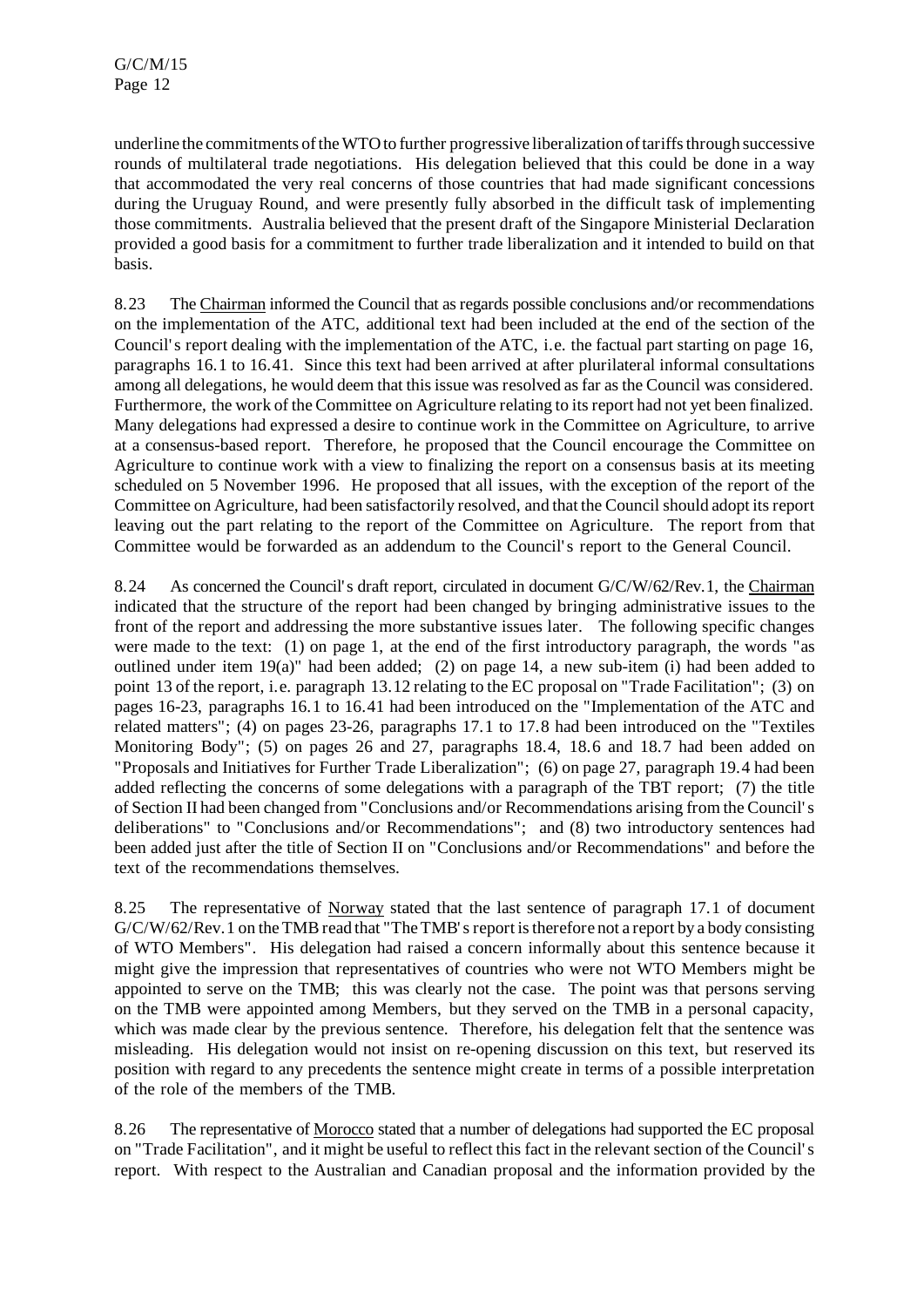US on the Information Technology Agreement (ITA) and by the EC on pharmaceutical products it would be useful to include the following text which formed part of the report of the Market Access Committee on the same matter: "the Council welcomed the information provided and took note of the communications".

8.27 The representative of Egypt stated that her delegation wished to have a sentence included on the Canadian proposal which reflected the views of the delegations regarding this proposal. One possibility could be: "Divergent views were expressed by delegations, some of them even expressed opposition to this proposal".

8.28 The representative of India stated that a sentence to reflect the divergent views expressed by delegations on the Canadian proposal should be included in paragraph 18.6, for example, "Members expressed divergent views on the Canadian proposal". He also proposed that the following sentence be included at the end of paragraph 18.7 which dealt with the other trade liberalization initiatives: "the Council welcomed the information provided and took note of the communications".

8.29 The representative of Korea, stating that at the previous meeting his delegation had supported the proposal submitted by Hong Kong on behalf of 12 delegations on proposed conclusions and recommendations on the implementation of the ATC, his delegation wished this to be reflected in the relevant section of the report. The representative of Argentina stated that his delegation had also supported this proposal.

8.30 The Chairman wished to clarify that a number of the comments made by delegations related to itemsraised under "Other Business". In this context, he proposed that he hold informal consultations on the textual changes proposed by delegations in respect of certain paragraphs of the Council's report. The Council agreed to the Chairman's proposal.

8.31 The Council adopted its report to the General Council contained in document G/C/W/62/Rev.1 except for the portion relating to the report of the Committee on Agriculture. The Council further noted that its report would be amended in light of the discussion held at this meeting and issued in its final version in document G/L/134.

8.32 The Council agreed to suspend the meeting and resume on 5 November 1996 in order to consider the report of the Committee on Agriculture.

8.33 The Council resumed its meeting on 5 November 1996. The Chairman recalled that at the resumed meeting of 4 November 1996, the Council's report had been adopted with the exception of the part on the report of the Committee on Agriculture. The Council had also agreed to resume its meeting on 5 November 1996 on the expectation that the Committee on Agriculture would have by then finalized its report. The Chairman pointed out that the final version of the Council's report in document G/L/134 was now available.

8.34 The Chairperson of the Committee on Agriculture, Mrs. Tantraporn, informed the Council that the Committee, at this stage, had been unable to reach consensus on its report. Members of the Committee had requested more time to consult with their respective authorities, and the Committee had agreed to adjourn the meeting until 6 November 1996 in order to finalize its work.

8.35 The representative of Pakistan recalled that this Council was supposed to have finished its work on 1 November 1996. It was in view of the deadlines established for the submission of reports of all the Committees and Councils to the General Council by 7 November 1996 that Members had sought to expedite the work of this Council. For that reason, his delegation and several others had agreed not to continue work on possible recommendations and conclusionsin theCouncil'sreport on the subject